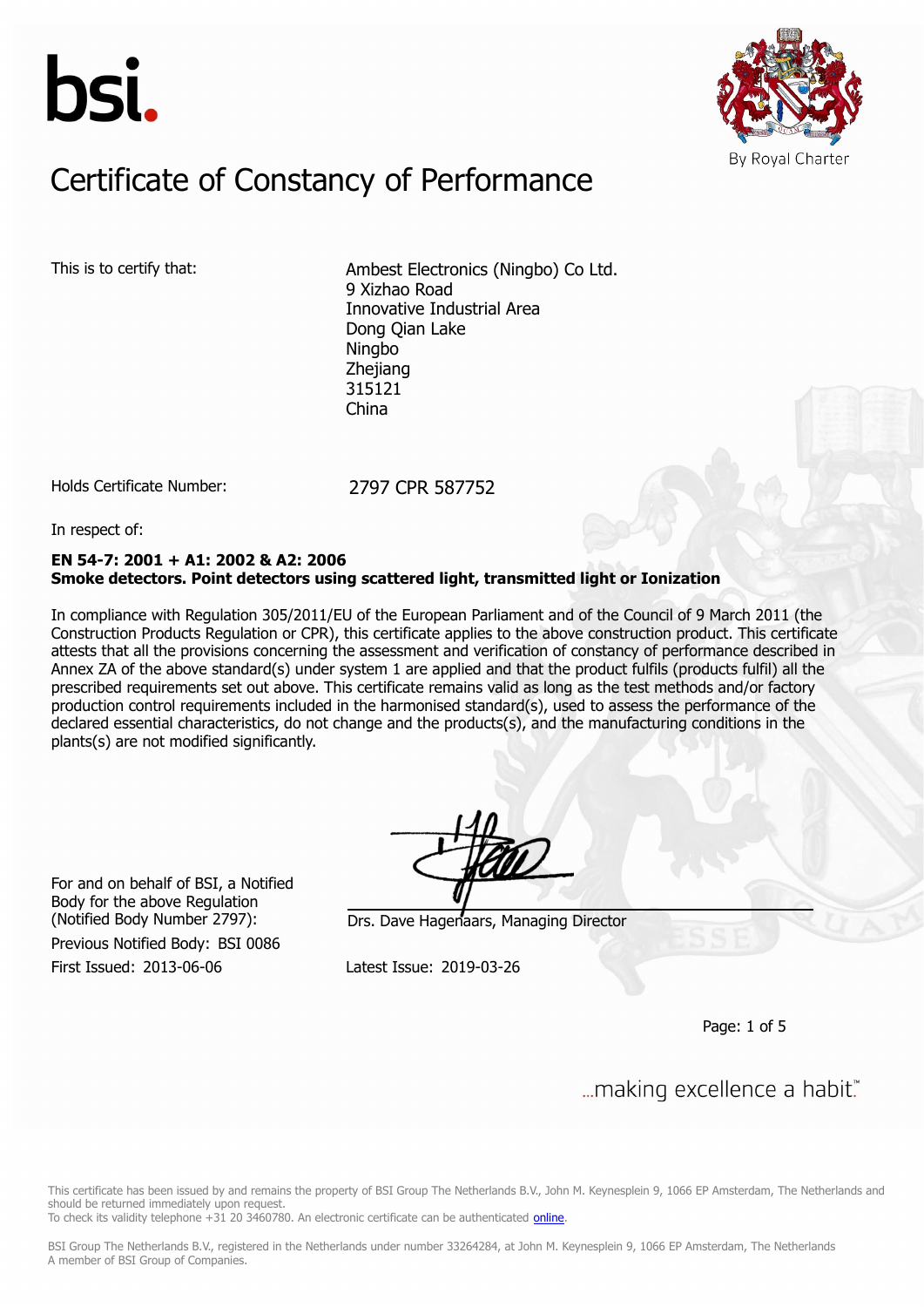No. 2797 CPR 587752

#### **Product Information**

| <b>Model Reference</b> | Tvpe                                                                              |
|------------------------|-----------------------------------------------------------------------------------|
| SNC-300-S2             | Conventional 2-Wire Photoelectric Smoke Detector                                  |
| SNC-300-SL             | Conventional 2-Wire Photoelectric Smoke Detector with Remote Indicator            |
| <b>SNC-300-SR</b>      | Conventional 4-Wire Photoelectric Smoke Detector with Relay Output                |
|                        | Certified for use with the CN3023 and CN3043 conventional detector mounting base. |

| <b>Model Reference</b> | Tvpe                                                                             |
|------------------------|----------------------------------------------------------------------------------|
| SNA-360-S2             | Addressable Photoelectric Smoke Detector                                         |
| <b>SNA-360-SL</b>      | Addressable Photoelectric Smoke Detector with Remote Indicator                   |
|                        | Certified for use with the CN302A and CN304A addressable detector mounting base. |

The above products may also be branded under the following alternate names:

| <b>Model Reference</b> | <b>Alternative Branded Model</b> | <b>Supplier</b>                         |
|------------------------|----------------------------------|-----------------------------------------|
| SNC-300-SL             | D <sub>200</sub> -O              | <b>Eaton Electrical Systems Limited</b> |

First Issued: 2013-06-06 Latest Issue: 2019-03-26

Page: 2 of 5

This certificate has been issued by and remains the property of BSI Group The Netherlands B.V., John M. Keynesplein 9, 1066 EP Amsterdam, The Netherlands and should be returned immediately upon request. To check its validity telephone +31 20 3460780. An electronic certificate can be authenticated *online*.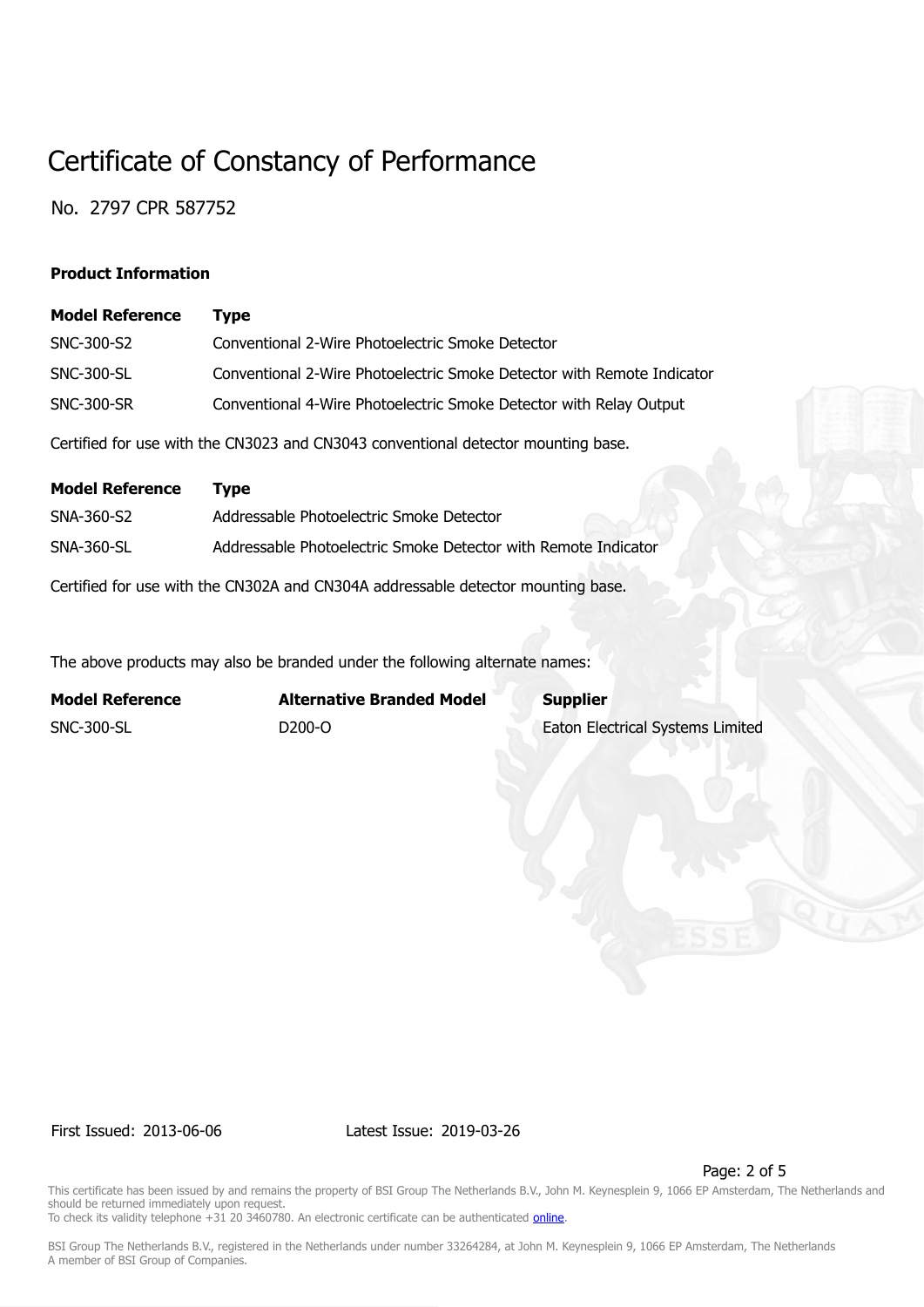No. 2797 CPR 587752

#### **Appendix 1**

| <b>Harmonised Technical Specification</b>                                    | EN 54-7:2001 + A1 & A2                       |               |  |  |  |  |  |
|------------------------------------------------------------------------------|----------------------------------------------|---------------|--|--|--|--|--|
| <b>Essential Characteristics</b>                                             | <b>Performance</b>                           | <b>Clause</b> |  |  |  |  |  |
| Nominal activation conditions / sensitivity / response delay (response time) |                                              |               |  |  |  |  |  |
| and performance under fire conditions                                        |                                              |               |  |  |  |  |  |
| Repeatability                                                                | Pass                                         | 5.2           |  |  |  |  |  |
| Directional dependence                                                       | Pass                                         | 5.3           |  |  |  |  |  |
| Reproducibility                                                              | Pass                                         | 5.4           |  |  |  |  |  |
| Air movement                                                                 | Pass                                         | 5.6           |  |  |  |  |  |
| Dazzling                                                                     | Pass                                         | 5.7           |  |  |  |  |  |
| Fire sensitivity                                                             | Pass                                         | 5.18          |  |  |  |  |  |
| <b>Operational Reliability</b>                                               |                                              |               |  |  |  |  |  |
| Individual alarm indicator                                                   | Pass                                         | 4.2           |  |  |  |  |  |
| Connection of ancillary devices                                              | Pass                                         | 4.3           |  |  |  |  |  |
| Monitoring of detachable detectors                                           | Pass                                         | 4.4           |  |  |  |  |  |
| Manufacturer's adjustments                                                   | Pass                                         | 4.5           |  |  |  |  |  |
| On-site adjustment of response behaviour                                     | Pass                                         | 4.6           |  |  |  |  |  |
| Protection against the ingress of foreign bodies                             | Pass                                         | 4.7           |  |  |  |  |  |
| Response to slowly developing fires                                          | Pass                                         | 4.8           |  |  |  |  |  |
| Marking                                                                      | Pass                                         | 4.9           |  |  |  |  |  |
| Data                                                                         | Pass                                         | 4.10          |  |  |  |  |  |
| Additional requirements for software controlled<br>detectors                 | Pass                                         | 4.11          |  |  |  |  |  |
| <b>Tolerance to supply voltage</b>                                           |                                              |               |  |  |  |  |  |
| Variation in supply voltage                                                  | Pass                                         | 5.5           |  |  |  |  |  |
|                                                                              | <b>Durability of Operational Reliability</b> |               |  |  |  |  |  |
| Dry heat (operational)                                                       | Pass                                         | 5.8           |  |  |  |  |  |
| Cold (operational)                                                           | Pass                                         | 5.9           |  |  |  |  |  |
| Damp heat, steady state (operational)                                        | Pass                                         | 5.10          |  |  |  |  |  |
| Damp heat, steady state (endurance)                                          | Pass                                         | 5.11          |  |  |  |  |  |

First Issued: 2013-06-06 Latest Issue: 2019-03-26

Page: 3 of 5

This certificate has been issued by and remains the property of BSI Group The Netherlands B.V., John M. Keynesplein 9, 1066 EP Amsterdam, The Netherlands and should be returned immediately upon request.

To check its validity telephone +31 20 3460780. An electronic certificate can be authenticated *online*.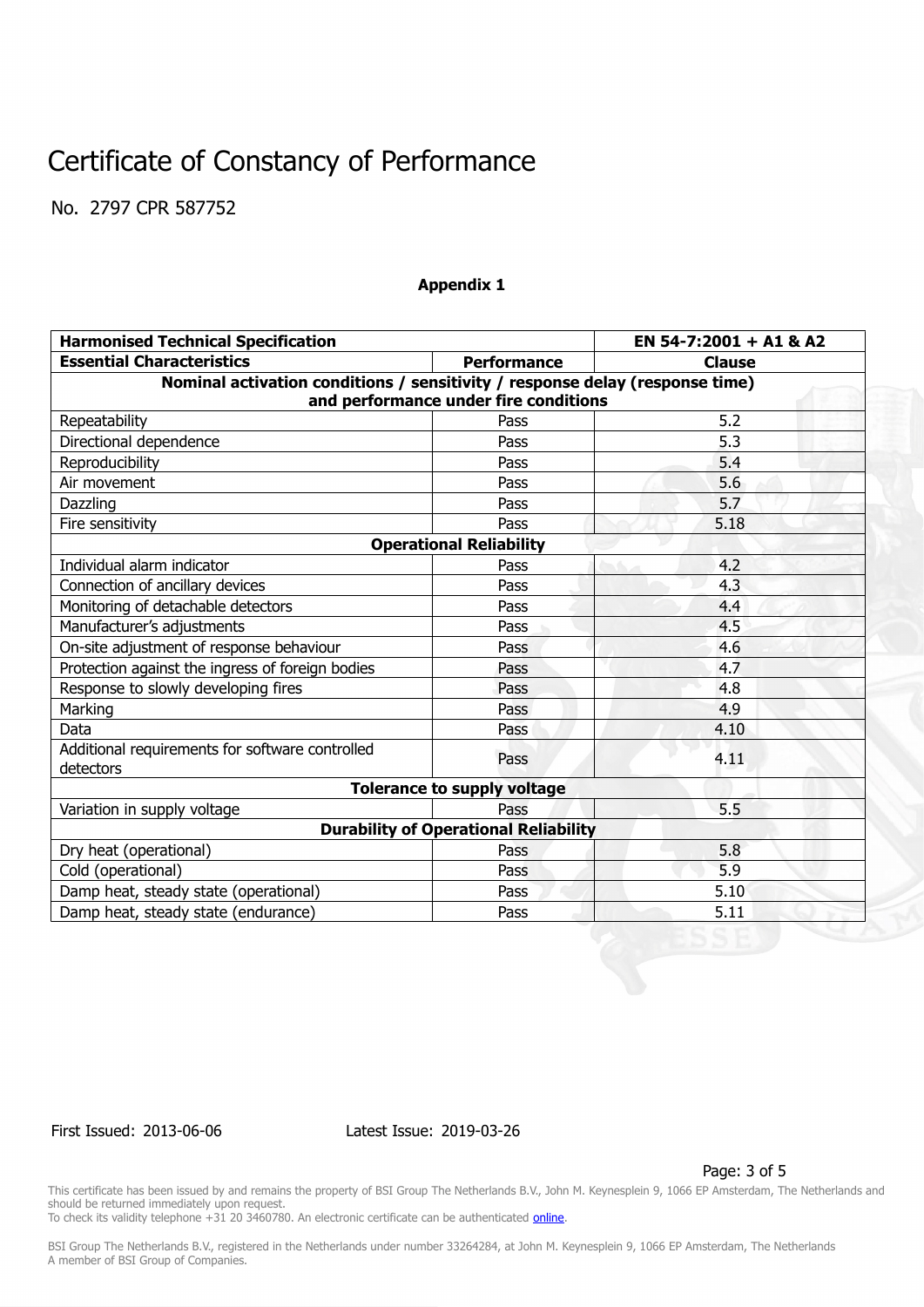No. 2797 CPR 587752

### **Appendix 1 (Continued)**

| <b>Harmonised Technical Specification</b>                          | EN 54-7:2001 + A1 & A2 |               |  |  |  |  |
|--------------------------------------------------------------------|------------------------|---------------|--|--|--|--|
| <b>Essential Characteristics</b>                                   | <b>Performance</b>     | <b>Clause</b> |  |  |  |  |
| <b>Durability of Operational Reliability</b>                       |                        |               |  |  |  |  |
| Sulphur dioxide $(SO2)$ corrosion (endurance)                      | Pass                   | 5.12          |  |  |  |  |
| Shock (operational)                                                | Pass                   | 5.13          |  |  |  |  |
| Impact (operational)                                               | Pass                   | 5.14          |  |  |  |  |
| Vibration, sinusoidal (operational)                                | Pass                   | 5.15          |  |  |  |  |
| Vibration, sinusoidal (endurance)                                  | Pass                   | 5.16          |  |  |  |  |
| <b>Durability of Operational Reliability, Electrical Stability</b> |                        |               |  |  |  |  |
| Electromagnetic compatibility (EMC), immunity<br>(operational)     | Pass                   | 5.17          |  |  |  |  |



First Issued: 2013-06-06 Latest Issue: 2019-03-26

Page: 4 of 5

This certificate has been issued by and remains the property of BSI Group The Netherlands B.V., John M. Keynesplein 9, 1066 EP Amsterdam, The Netherlands and should be returned immediately upon request.

To check its validity telephone +31 20 3460780. An electronic certificate can be authenticated *online*.